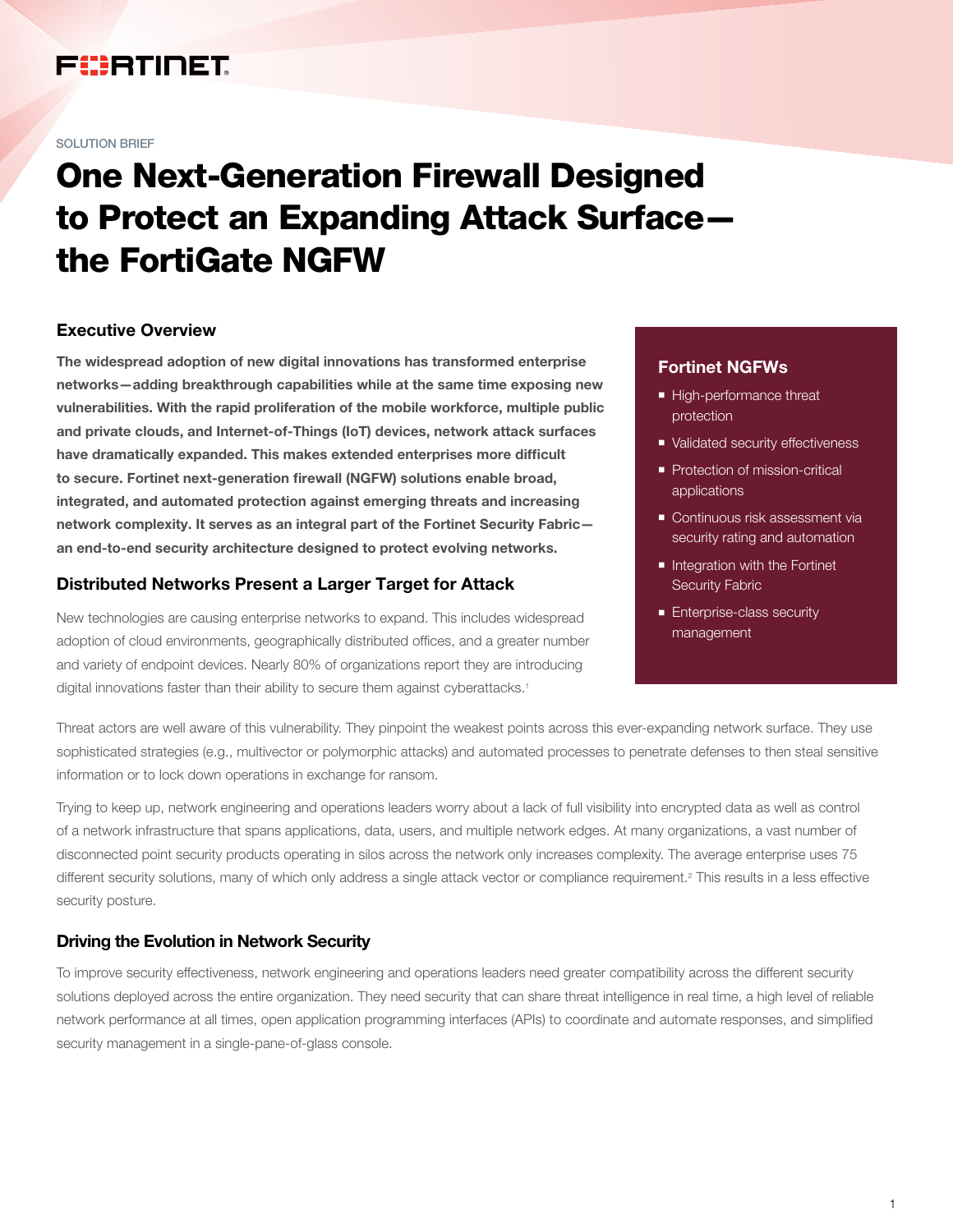Enterprises need to protect the entire expanding attack surface—from IoT to multiple clouds and from users to data. This includes performing secure sockets layer (SSL)/transport layer security (TLS) inspection to detect malware in encrypted flows.

Fortinet FortiGate NGFW solutions address all of these needs by taking a more collaborative and integrated approach across the entire IT infrastructure.

#### Fortinet FortiGate NGFWs

FortiGate NGFWs simplify security complexity and provide visibility into applications, users, and networks. They utilize purposebuilt security processing units (SPUs) and threat intelligence services from FortiGuard Labs to deliver top-rated security and highperformance threat protection (e.g., intrusion prevention, web filtering, anti-malware, application control) for known attacks. The unknown attacks are detected and prevented by Fortinet on-premises and cloud-based advanced threat protection solutions.

As part of the broader Fortinet Security Fabric architecture, FortiGate NGFWs leverage automated, policy-based responses to accelerate time to resolution. When a FortiGate NGFW detects an event, it communicates with the Security Fabric, which determines what information will be shared across the enterprise. For example, when malware is detected in one part of the organization, the Security Fabric shares threat intelligence with the rest of the enterprise IT infrastructure. In another instance, when a policy is created for one security solution, the Security Fabric can contextually apply that same policy across other security solutions in the architecture for consistent and coordinated control.

FortiGate NGFWs allow deployment flexibility that can be tailored to the specific security needs of an enterprise that require either running one or more security features like SSL/TLS inspection, IPS, and antivirus individually or concurrently with minimal performance degradation. All deployed FortiGate devices across the organization's network infrastructure are interconnected via the Security Fabric. This integration provides comprehensive, real-time protection while simplifying deployment and reducing the need for multiple touch points and policies across the enterprise.

#### Fortinet NGFW Use Cases

- **Reduce complexity.** Consolidate products and services, reduce costs, and maximize return on investment (ROI).
- Encrypted cloud access. Achieve transparency and control by inspecting all types of traffic–from clear text to encrypted (SSL/TLS).
- **visibility and automation.** Gain access to network and security events for contextual visibility while simplifying operations with automated processes.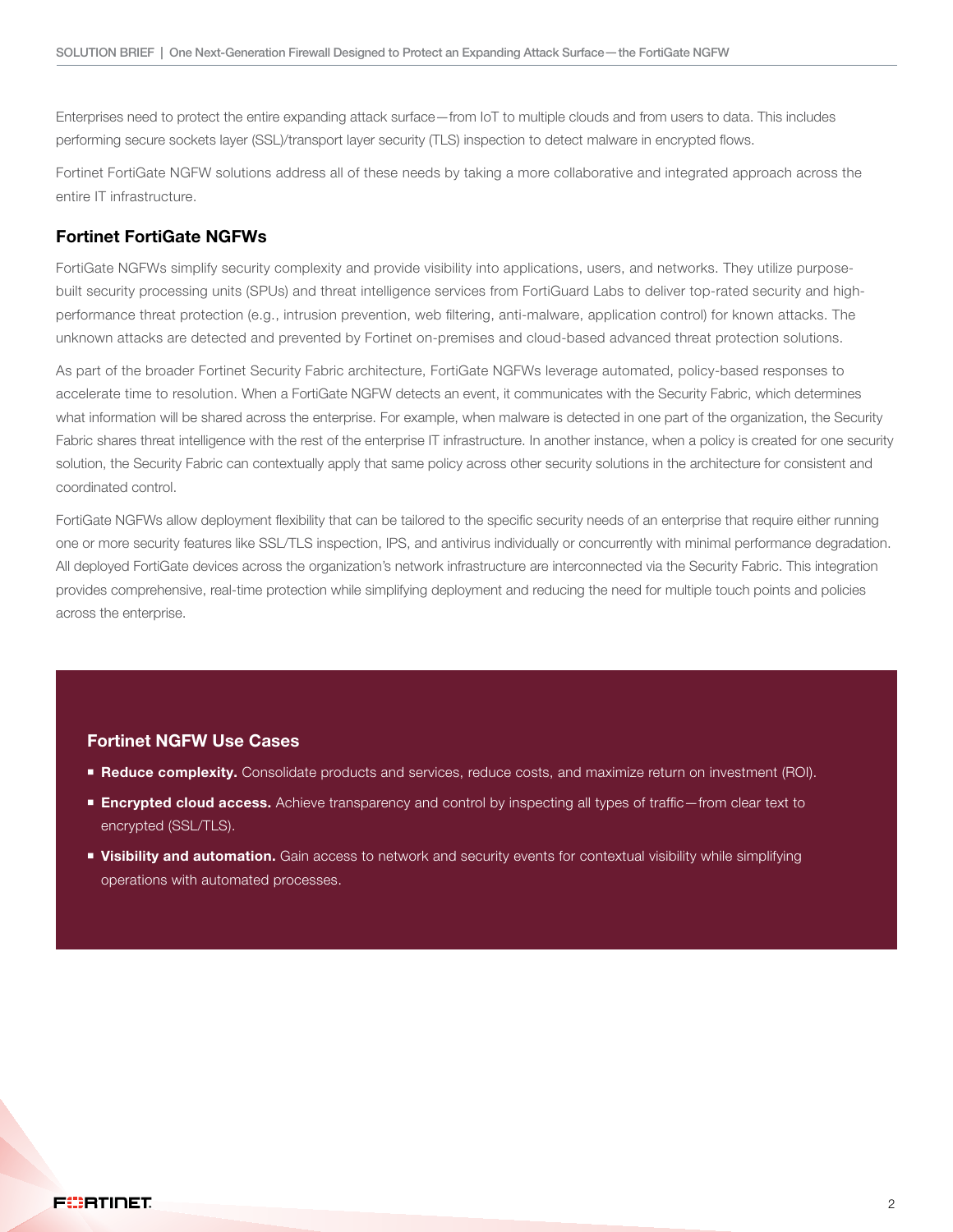

Figure 1: Fortinet next-generation firewall (NGFW) solution.

#### Industry-Leading Security Effectiveness

Extensive knowledge of the threat landscape combined with the ability to respond quickly at multiple levels is the foundation for providing effective network security. This is why the FortiGuard Threat Intelligence Service—credited with an unprecedented over 700 zero-day threat and vulnerability discoveries<sup>3</sup>—is a crucial enabler of Fortinet world-class NGFW capabilities.



### 360 Degrees of Threat Intelligence

Figure 2: FortiGuard Labs 360 Degrees of Threat Intelligence.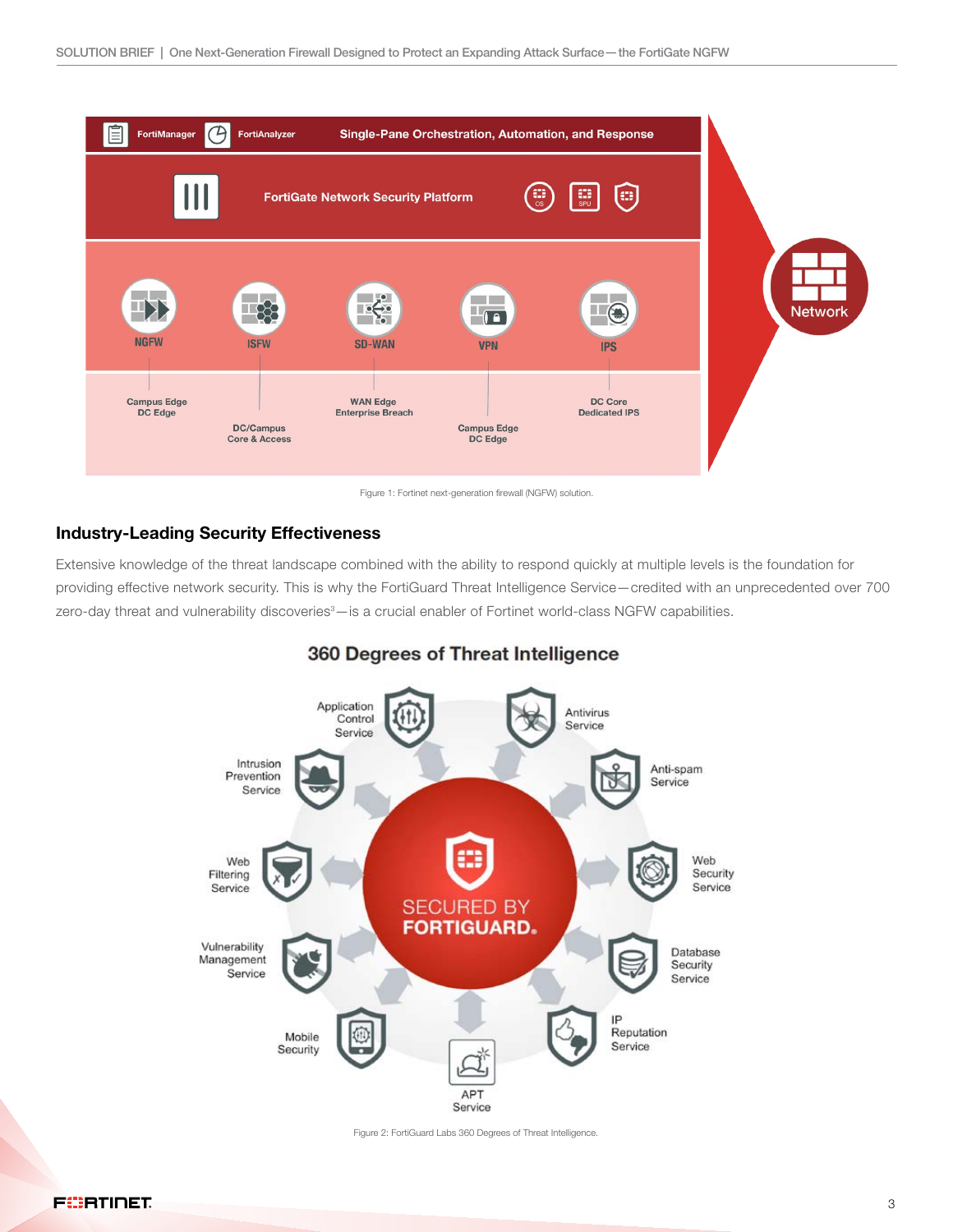The FortiGuard global threat research team works closely with Fortinet product developers to deliver dynamic security intelligence services. Security updates are instantaneous—automatically and independently validated by third-party research labs. This ensures that the threat intelligence is highly accurate and effective.

One of the primary reasons Fortinet receives consistently high marks in real-world security effectiveness tests, such as those from NSS Labs, Virus Bulletin, and AV-Comparatives,<sup>4</sup> is the combination of in-house research, information from industry sources, and advanced machine-learning capabilities.

#### Simplify Operations

The unique single-platform approach of the Fortinet NGFW, which includes flexible deployment options, delivers end-to-end protection that is easy to buy, deploy, and manage. Centralized security management and visibility consolidates multiple management consoles into a single pane of glass and unlocks automation-driven management. Specifically, a highly intuitive view of applications, users, devices, threats, cloud service usage,` and deep inspection gives network engineering and operations leaders a better sense of what is happening on their network. With this strategic view, they can easily create and manage more granular policies designed to optimize security and network resources.



Figure 3: FortiManager dashboard view.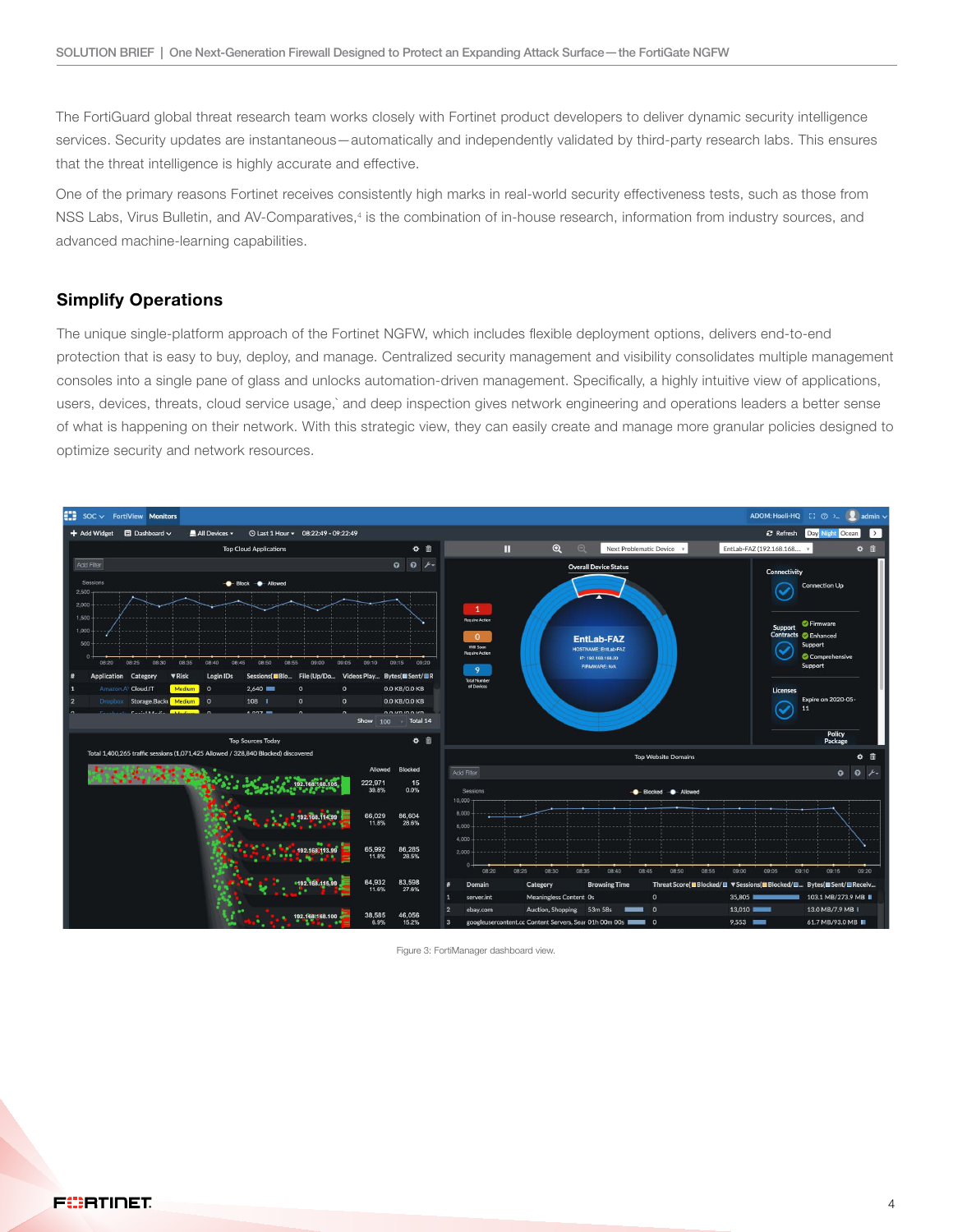Network leaders can transparently observe traffic and set consolidated policies with granular security controls. Network management becomes both automation-driven and analytics-powered via a single-pane-of-glass console for logging, reporting, and central administration.

#### One NGFW Solution Across the Extended Enterprise

As a foundational part of the Fortinet Security Fabric, FortiGate NGFWs deliver protection that keeps pace with the accelerating demands of high-performance enterprise networking. FortiGate NGFWs feature a purpose-built security processor technology, which provides extremely high throughput and exceptionally low latency while delivering industry-leading security effectiveness and consolidation.



Figure 4: The Fortinet Security Fabric Architecture.

The FortiGate NGFW family includes a set of flexible platforms at various price/performance points that can be deployed at the enterprise edge, data-center edge, or at the branches of a distributed enterprise to provide secure access to multiple clouds. FortiGate NGFWs can also be deployed within the data center as part of an *intent-based segmentation* solution. Intent-based segmentation creates partitions across flat and open networks to reduce the attack surface.

It also applies adaptive access controls that establish continuous trust of users and devices based on user and entity behavior analytics (UEBA).